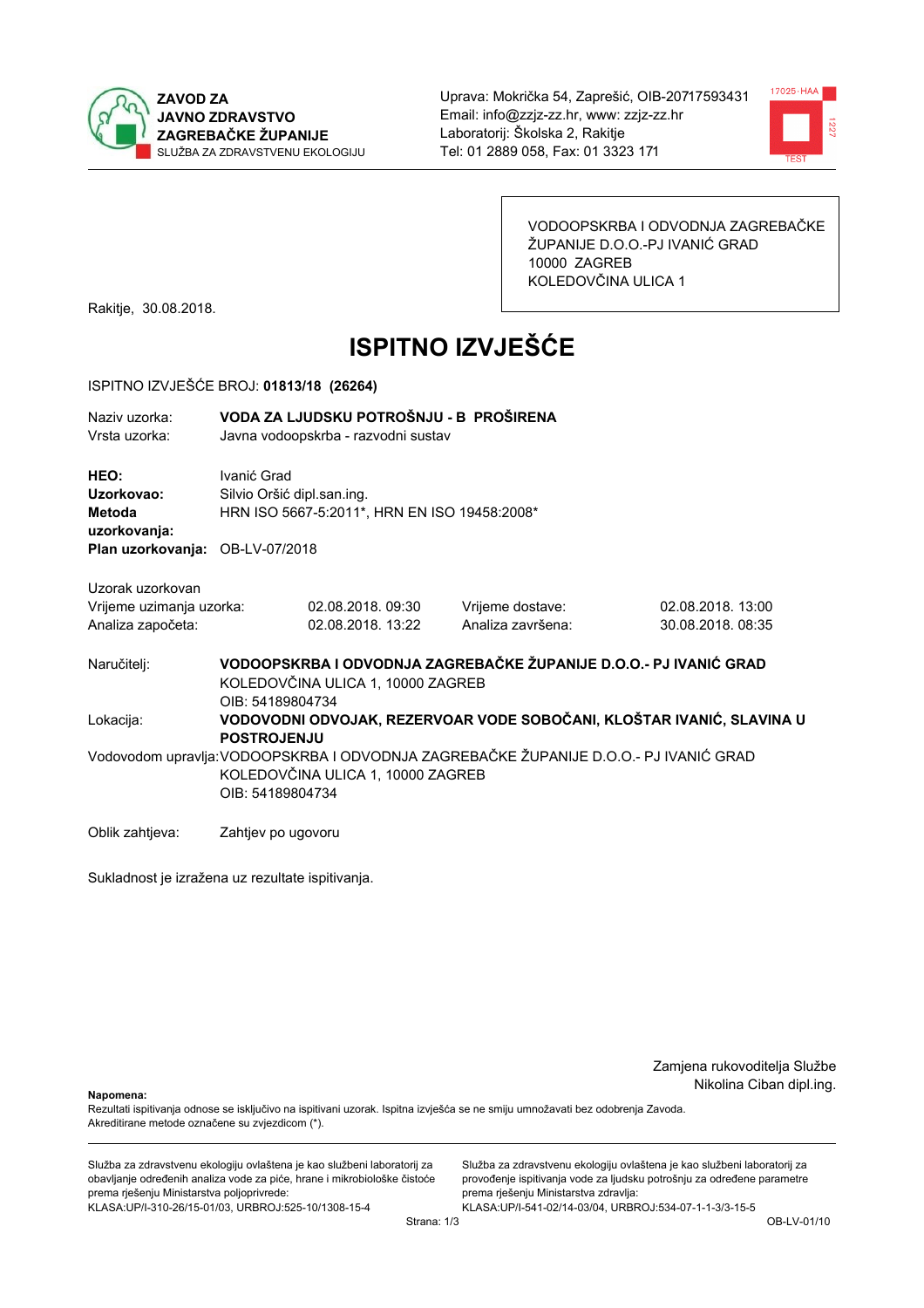# Odsjek za fizikalno kemijska ispitivanja voda

## **REZULTATI ISPITIVANJA:**

Ispitno izvješće rezultat je elektroničke obrade podataka te je punovažeće bez žiga i potpisa

| Pokazatelj                                                                                                                                                 | <b>Metoda</b>                           | MJ                          | <b>Rezultatt</b> | <b>MDK**</b>   | <b>Sukladno</b> |  |  |
|------------------------------------------------------------------------------------------------------------------------------------------------------------|-----------------------------------------|-----------------------------|------------------|----------------|-----------------|--|--|
| THM -ukupni                                                                                                                                                | HRN EN ISO 10301:2002                   | µg/L                        | 49,6             | 100            | DA              |  |  |
| Kloroform                                                                                                                                                  | HRN EN ISO 10301:2002                   | µg/L                        | 2,4              |                | DA              |  |  |
| 1,1,1-Trikloretan                                                                                                                                          | HRN EN ISO 10301:2002                   | µg/L                        | < 0,1            |                | DA              |  |  |
| Tetraklorugljik                                                                                                                                            | HRN EN ISO 10301:2002                   | µg/L                        | 0,1              |                | DA              |  |  |
| Trikloreten                                                                                                                                                | HRN EN ISO 10301:2002                   | µg/L                        | 0,3              |                | DA              |  |  |
| Bromdiklormetan                                                                                                                                            | HRN EN ISO 10301:2002                   | µg/L                        | 5,7              |                | DA              |  |  |
| Tetrakloreten                                                                                                                                              | HRN EN ISO 10301:2002                   | µg/L                        | 8,9              |                | DA              |  |  |
| 1,2-dikloroetan                                                                                                                                            | HRN EN ISO 10301:2002                   | µg/L                        | < 0,1            | 3              | DA              |  |  |
| Dibromklormetan                                                                                                                                            | HRN EN ISO 10301:2002                   | µg/L                        | 20,2             |                | DA              |  |  |
| <b>Bromoform</b>                                                                                                                                           | HRN EN ISO 10301:2002                   | µg/L                        | 21,3             |                | DA              |  |  |
| Suma tetrakloreten i trikloreten HRN EN ISO 10301:2002                                                                                                     |                                         | µg/L                        | 9,2              | 10             | DA              |  |  |
| Fenoli                                                                                                                                                     | HRN ISO 6439:1998                       | µg/L                        | $\leq 1$         |                | DA              |  |  |
| Olovo (Pb)                                                                                                                                                 | HRN EN ISO 11885:2010                   | µg/L                        | $<$ 3            | 10             | DA              |  |  |
| Analizu THM ukupno i pojedinačnih, fenola i olova izvršio Hrvatski zavod za javno zdravstvo. Ispitno<br>izvješće br. 186508 pohranjeno je u arhivi Zavoda. |                                         |                             |                  |                |                 |  |  |
| Temperatura                                                                                                                                                | Standard Methods 21st Ed.<br>2005.2550B | °c                          | 16,6             | 25             | <b>DA</b>       |  |  |
| Slobodni rezidualni klor                                                                                                                                   | HRN EN ISO 7393-2:2001                  | mg/L Cl <sub>2</sub>        | 0,09             | 0,5            | DA              |  |  |
| Boja                                                                                                                                                       | HRN EN ISO 7887:2012                    | mg/L Pt/Co skale            | < 5              | 20             | DA              |  |  |
| Mutnoća                                                                                                                                                    | HRN EN ISO 7027-1:2016*                 | NTU jedinica                | 0,20             | $\overline{4}$ | DA              |  |  |
| <b>Miris</b>                                                                                                                                               | HRN EN 1622:2008                        | bez                         |                  |                | DA              |  |  |
| <b>Okus</b>                                                                                                                                                | HRN EN 1622:2008                        | bez                         |                  |                | DA              |  |  |
| pH                                                                                                                                                         | HRN EN ISO 10523:2012*                  | pH jedinica                 | 7,3              | $6,5 - 9,5$    | DA              |  |  |
| Temp.pri određivanju pH                                                                                                                                    |                                         | °c                          | 15,7             |                |                 |  |  |
| Elektrovodljivost                                                                                                                                          | HRN EN 27888:2008*                      | µScm <sup>-1</sup> pri 20°C | 580              | 2.500          | DA              |  |  |
| Utrošak KMnO                                                                                                                                               | HRN EN ISO 8467:2001                    | mg/L $O_2$                  | 0,7              | 5              | DA              |  |  |
| Kloridi                                                                                                                                                    | HRN EN ISO 10304-1:2009*                | mg/L CI                     | 27               | 250            | DA              |  |  |
| Nitriti                                                                                                                                                    | HRN EN ISO 10304-1:2009*                | mg/L $(NO2)$                | < 0,030          | 0,5            | DA              |  |  |
| Nitrati                                                                                                                                                    | HRN EN ISO 10304-1:2009*                | mg/L $(NO_{3})$             | 13               | 50             | DA              |  |  |
| Sulfati                                                                                                                                                    | HRN EN ISO 10304-1:2009*                | mg/L SO $^{2}$              | 28               | 250            | DA              |  |  |
| Amonij                                                                                                                                                     | HRN ISO 7150-1:1998*                    | mg/L $(NH_4^+)$             | < 0,05           | 0,5            | DA              |  |  |
| Željezo (Fe)                                                                                                                                               | Hach LCW 021                            | µg/L                        | < 5              | 200            | DA              |  |  |
| Mangan (Mn)                                                                                                                                                | Hach LCW 532                            | µg/L                        | < 5              | 50             | DA              |  |  |

trezultat izražen kao manje od (<) odnosi se na granicu kvantifikacije

\*\*maksimalno dozvoljena koncentracija

Prema ispitanim parametrima uzorak vode JE SUKLADAN zahtjevima članka 5. Zakona o vodi za ljudsku potrošnju (NN 56/2013, 64/2015, 104/2017) i priloga I Pravilnika o parametrima sukladnosti, metodama analize, monitoringu i planovima sigurnosti vode za ljudsku potrošnju te načinu vođenja registra pravnih osoba koje obavljaju djelatnost javne vodoopskrbe (NN 125/2017).

> Voditeljica Odsjeka Nikolina Ciban dipl.ing.

# Odsjek za mikrobiološka ispitivanja voda